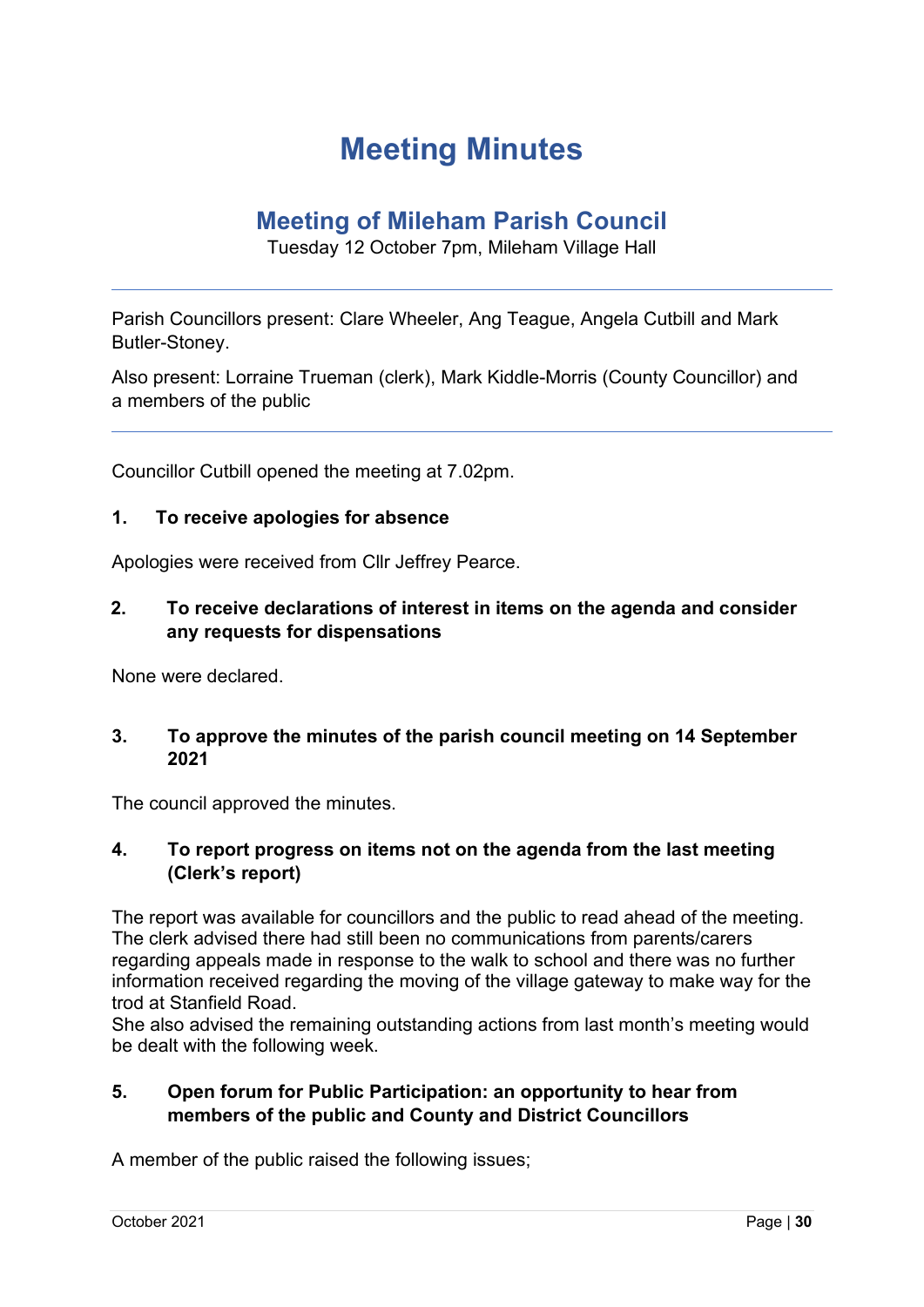- pot hole on Back Lane. The council agreed the last pot hole reported on Back Lane had been filled but were not clear on the exact location of the pot hole the member of the public was referring to. **Action:** Cllr Wheeler to visit the site, take photos and send the details to the clerk who will then log this with Norfolk County Council.
- overgrown trod on the triangle at the Litcham end of the village. A member of the public advised the council that there was grass growing over the trod. The councillors were unsure if this was the responsibility of the property owner or the District Council. **Action:** Cty Cllr Kiddle-Morris will investigate this.
- overgrown hawthorn at The Pit. This had been reported last month and remains an outstanding action. **Action:** Cllr Butler-Stoney to prune the hawthorn.

Cty Cllr Kiddle-Morris spoke

- Norfolk County Council are considering using what3words app. This would make it easier to report locations, e.g., the pot holes
- Dist Cllr Carter has resigned with immediate effect. There will be a local bielection. **Action:** Cllr Cutbill will write a letter of thanks on behalf of the council.
- the County Council were in the process of producing their 2022/23 budget. It is expected there will need to be significant savings, with public consultation likely to take place in January/February 2022.
- had complained about the grass cutting and as a result the contractors have cut again. He also advised that inside the 30mph limit is being reduced from 5 to 4 cuts p.a. All councillors are concerned about any safety impact, particularly with visibility around junctions. Cty Cllr Kiddle-Morris has requested that any issues are highlighted to him.
- trees are available for the 2021/22 planting season. This is up to March 2022.
- the Queens canopy project, which runs for 5 years, aims to plant trees/hedges for the Jubilee. The council discussed planting hedging at the Beeston Road Pond and trees on an unused allotment. Cty Cllr Kiddle-Morris explained that the Parish Council could only apply for trees/hedging that would go on land they had control of and therefore the allotment would be outside the scope of the Parish Council.
- personal budget has been increased to £10k and Mileham can apply for some of this funding. It is normally used to contribute towards the Parish Partnership scheme but next year it can also include environmental projects.

# **6. To discuss how to fill the 2 councillor vacancies**

The clerk advised these are being advertised on the website and it has been in the Church and Village magazine. Cllr Cutbill advised that the council have been visible this year with the installation of the sand bin and village gates. **Action:** the council agreed to Cllr Teague's suggestion of putting the vacancies on the Facebook page.

# **7. To agree the council's objectives for 2022/23 and 2023/24.**

Cllr Cutbill explained this was a required of the council's financial regulations and will be used to support the budget setting process.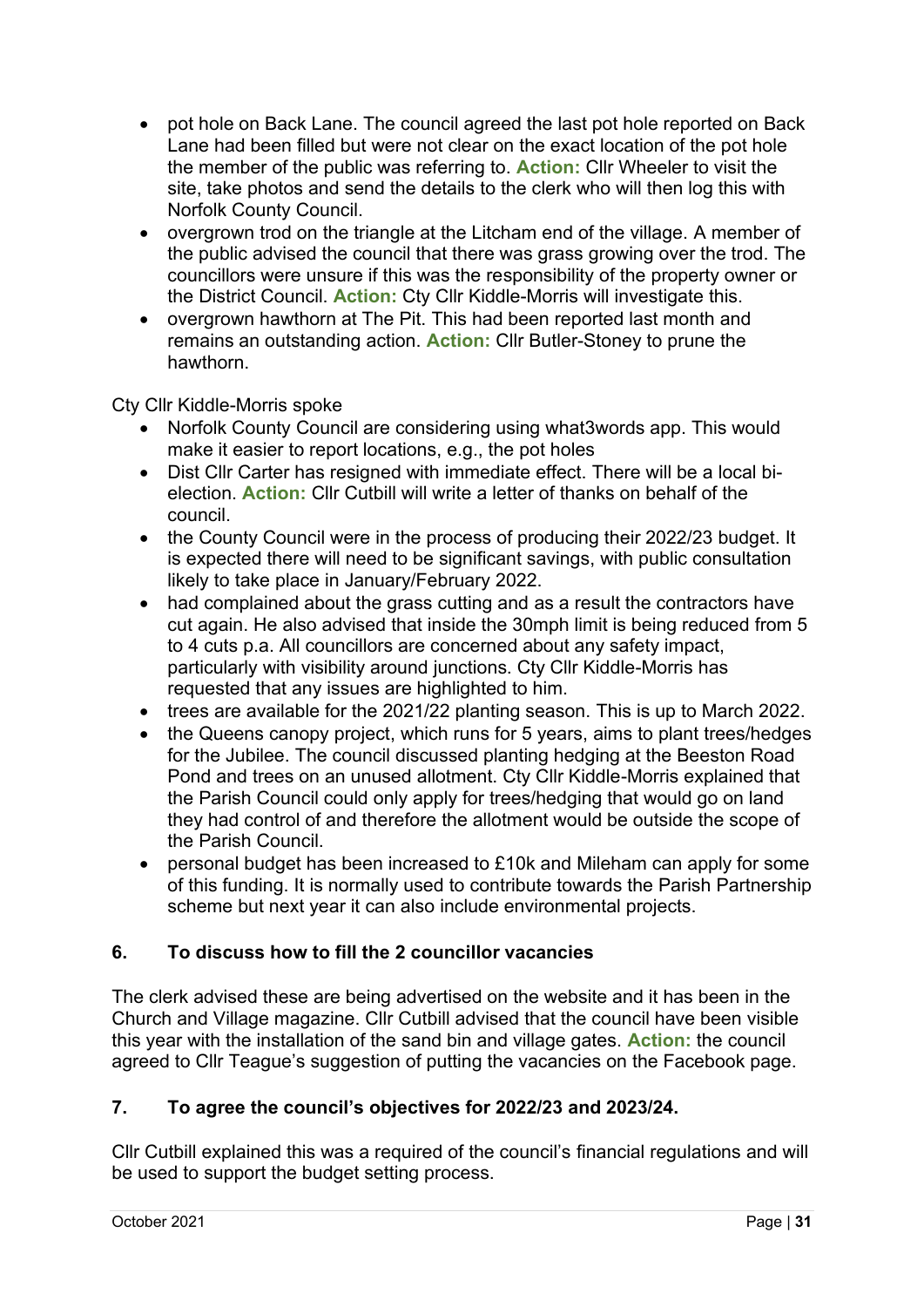The council agreed the following items;

- purchase of new noticeboard and renovation of existing one
- verge planting
- purchase of projector/screen
- welcome letter for new parishioners
- installation of clothing bank (**Action:** Cllr Wheeler to gain advise on type of base required and clerk to investigate base costs)
- renovation of Beeston Pond Road (if not carried out in 2020/21)
- completion of village survey
- consider implementing an emergency plan (**Action:** Cty Clly Kiddle-Morris to advise on what support is available to the Parish Council)
- overhaul of the website
- possible purchase of the school playing field
- consider the purchase on SAM2 sign to replace the shared sign

# **8. To review and agree policies**

The council **AGREED** all policies.

#### **9. Data Protection**

Data Protection Policy was agreed at the July meeting and it states the clerk has a duty to undertake an information audit.

# **9.1 To approve the information audit**

The audit report was available to the councillors ahead of the meeting. The clerk advised the report was carried out on the data held by the clerk only and that councillors should consider the data they hold as it is subject to the same rules. She advised the council that she had destroyed a large number of paper documents, handed over by the previous clerk, as these were no longer relevant, but there were 1,000+ emails from January 2019 to May 2020 that needed some consideration before deleting. Cllr Cutbill offered to help review these.

# **9.2 To agree the Data Protection Group**

The Data Protection Group investigate data breaches. Cllrs Cutbill and Teague **AGREED** to be members of this group.

# **10. To agree an Internal Controls Officer as set out in the Internal control policy**

The council proposed Cllr Pearce for this role but asked to wait until he was present to confirm the position.

# **11. To receive an update and agree next steps on Beeston Road Pond**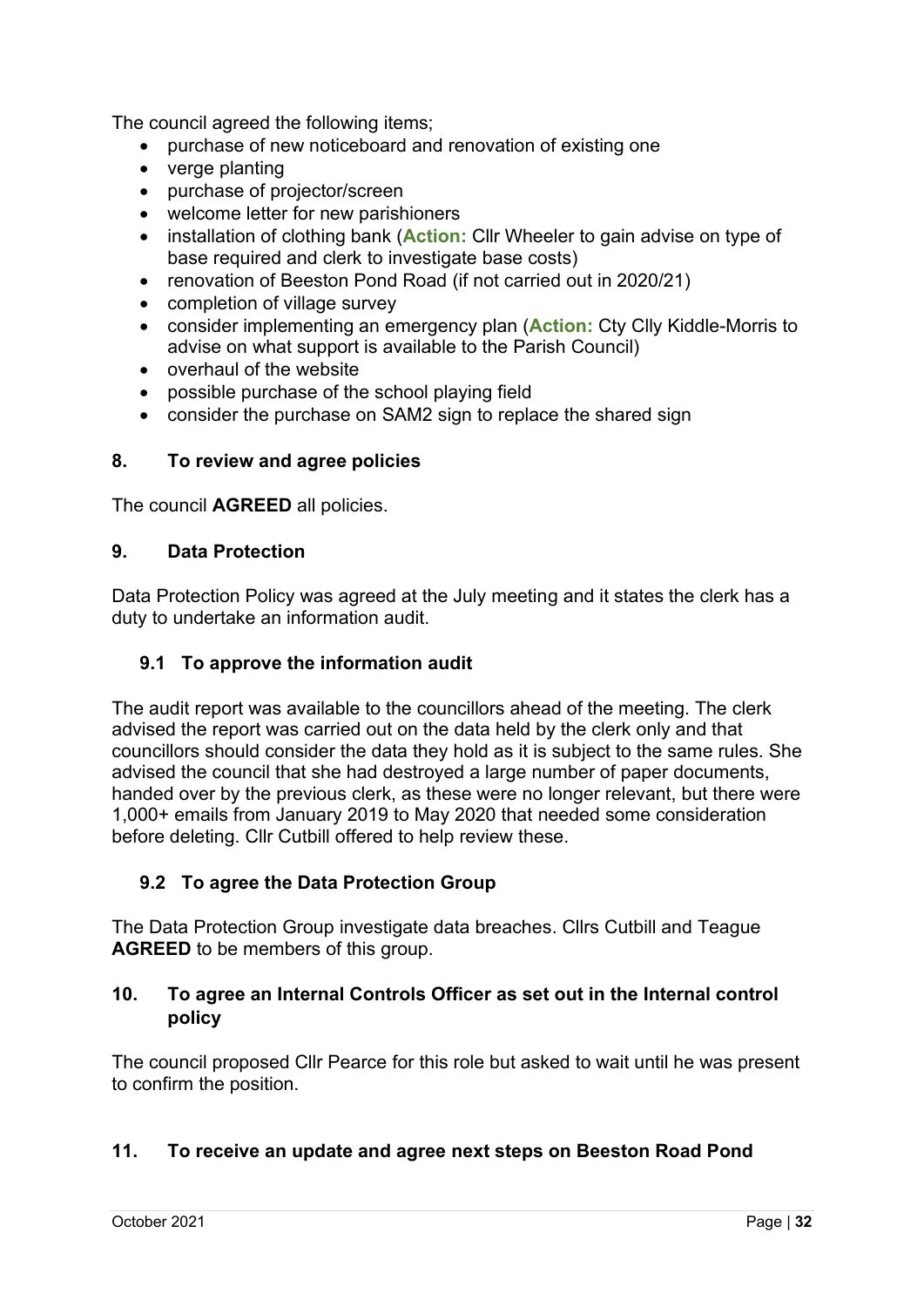The clerk read an extract from the clerk's report "The council applied for an Inspiring Communities grant from Breckland District Council in June. They have now advised that they would prefer to consider this application under their Green Community Grants Scheme. A decision is due later this month."

Earlier this month a car crashed into the pond causing minor shrub damage. The council AGREED no further action was required in response to this.

**Action:** the clerk to contact the contractor to discuss a start date for the works.

# **12. To consider setting up an email account for all councillors to access**

The council AGREED to setup an email account for all councillors to access. The clerk requested that it was made to clear to the public the difference between this email address and the clerk's email address. **Action:** Cllr Teague to setup the email account.

7.57pm Cllr Wheeler left the meeting.

# **13. Village survey**

The council AGREED to defer this item until Cllr Pearce was in attendance.

#### **14. Finance**

#### **14.1 To approve the payment list**

The council APPROVED the payment list as detailed below.

# **14.2 Q2 finance review**

The clerk produced 2 reports, that were available to the councillors ahead of the meeting, i) actual v budget, as at the end of Q2, and ii) full year forecast v budget. Councillors noted the overspend.

# **14.3 To receive an update on the bank account switch**

The clerk advised that the council were facing problems with the switching of the bank account because of a change in address, due to a change in clerks. Cllr Cutbill had spoken to 5 people at Barclays to try to resolve the issue. Following on from advice she had received, a letter had been sent to Barclays, signed by both Cllrs Cutbill and Teague, requesting a change in address. The process to setup internet banking, with Barclays, had also begun. This will give the council access to funds in the deposit account, which they currently do not have.

The clerk advised that after the payment list had been taken into account, the current account balance will be £1,500. This amount would be insufficient to pay both the clerk and the pond contractor.

# **14.4 To receive an update on the fixed asset register**

The clerk explained that she had been through the invoices passed over from the previous clerk and the asset registers from 2011/12. She advised that she had not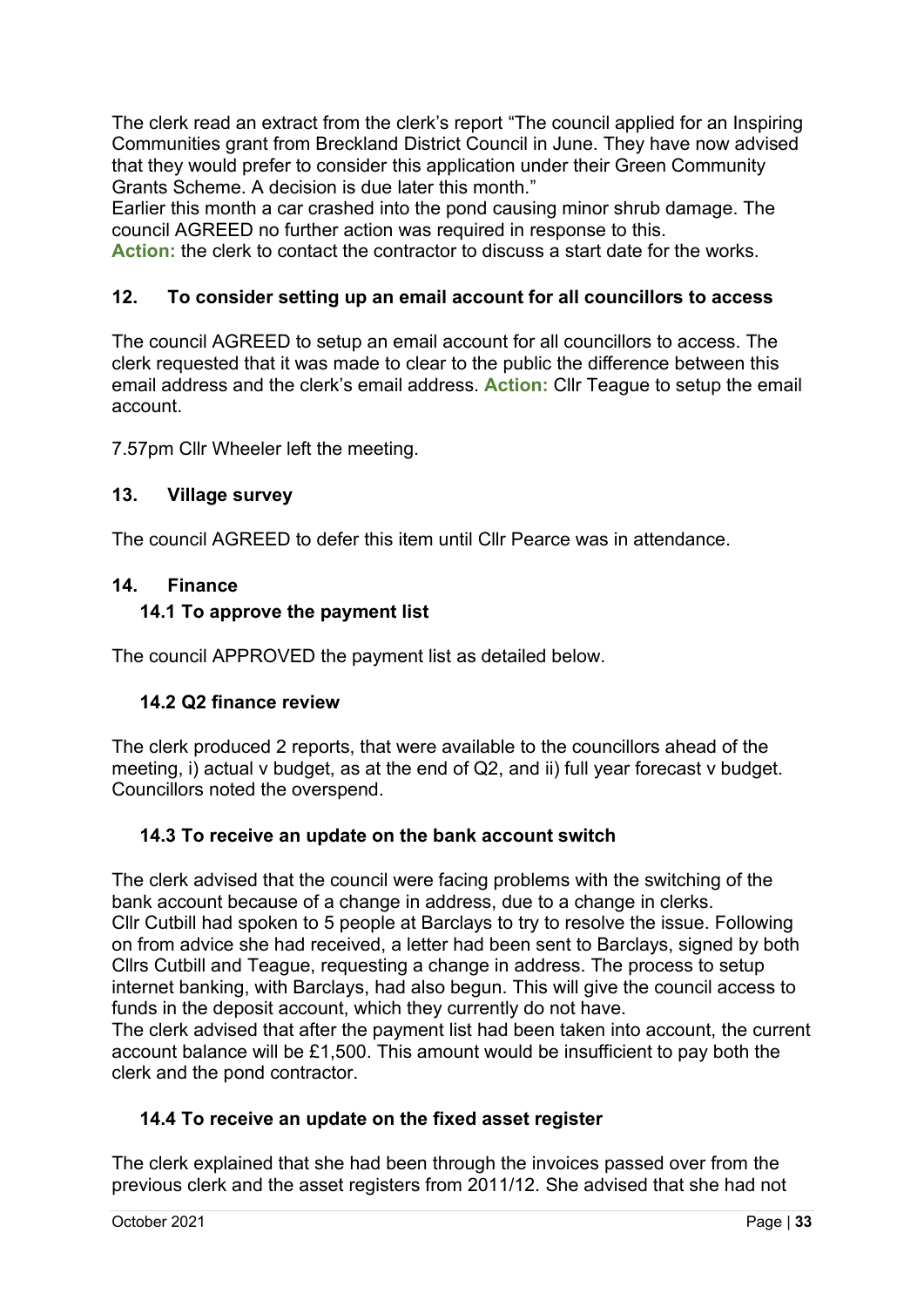been able to locate an asset register for 2019/20 that tied back to the AGAR, and none of the asset registers recorded additions or disposals. This information had been summarised and the findings shared with the councillors ahead of the meeting. The clerk explained that she was currently trying to understand the assets the council owned. Once this had been agreed she could seek further advice about how to value this and record it.

The council AGREED they owned the following land;

- Pit Area the location of the bottle banks
- Surveyors Pit, Litcham Road which is next to Grenstein Farm
- Beeston Road Pond/Pit

The defibrillator was valued at £2,060 in the asset register but the invoices total £2,230. The council believe there is an error in the asset register.

The bus shelter was valued at £3,884 in 2018/19 and was increased to £4,500 in 2020/21. The council believe this was due to repairs carried out. The clerk advised she had only found an invoice for the base and the council believed this was purchased through the Parish Partnership Scheme.

A community bench had been purchased in 2014 and recorded in the register at £970, although invoices total £1,013, until 2018/19. There are no confirmed records for 2019/20 and it was excluded from the 2020/21 register. The council confirmed this bench is still owned by the council and is located by the Post Office. In 2020/21 2 benches were added to the asset register at a total value of £1,710. The council believe no purchases were made in that year, although a bench has been purchased this year, with a total cost of approx. £460

The asset registers indicate that the council owned 4 bins, with a value of £500, until 2018/19. There are no confirmed records for 2019/20 and in 2020/21 the register stated the council owned 6 bins with a value of £880. The council believe no bins have been purchased since 2017, with the latest addition being at The Pit. **Action:**  Cllr Teague to draw up a list of all dog bin locations.

The play equipment purchased in 2014 for £5,000 was gifted to charity at the time of purchase. The council agreed this is no longer the property of the council.

The Village gateway signs are valued at £5,000 but no invoices found in the records. The council confirmed these were purchased through the Parish Partnership Scheme.

The noticeboard and sand bins are not included in the asset register nor were any invoices found in the files. The council believe the noticeboard was purchased in 1995 and the sand bins were purchased more recently by a councillor and the funds reclaimed.

The clerk advised 3 laptops had been purchased, in 2014, 2018 and 2019. She confirmed she has the one purchased in 2019 but could not find any record of the council agreeing to dispose of the others. The council agreed the 2 laptops were no longer the property of the council.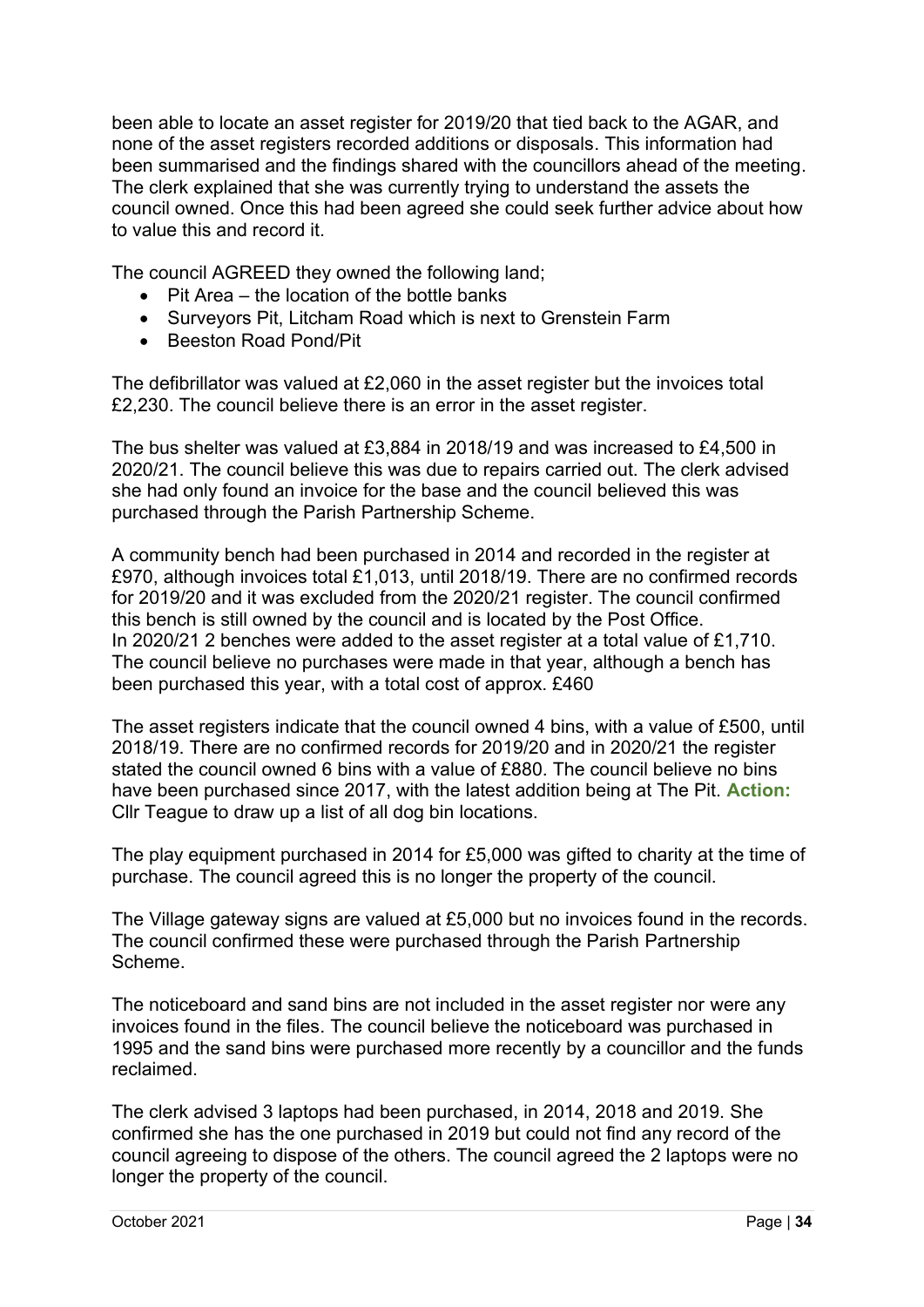The council confirmed that the 37 chairs purchased in 2012 had been donated to the village hall.

# **14.5 To agree the appointment of an internal auditor**

The clerk advised the council that the changes to the Governance and Accountability related to the internal audit. This had been covered in the Update Seminar provided by Norfolk PTS that the clerk had attended. Notes about the implications had been made available to the councillors ahead of the meeting. The clerk explained that included in the charges was the appointment of the internal auditor and it was the council's responsibility to ensure the internal auditor was appropriate. The clerk advised that Leanne Jarrot carried out the audit last year and the council AGREED they would like to appoint her again this year. **Action:** the clerk to contact Leanne Jarrot.

# **14.6 To discuss ideas for the 2022-23 Parish Partnership Scheme**

Cty Cllr Kiddle-Morris spoke about other parishes proposing various speed signs and confirmed the closing date of 10 December. The clerk advised the council they would need to make a final decision next month in order to meet the deadline. Cty Cllr Kiddle-Morris suggested approaching the County Council between meetings so that the councillors could receive a realistic cost.

#### **15. Planning**

#### **15.1 New applications – no comment required as some associations have authority to grant permission**

3PL/2021/1278/LU, Mimosa 62 Litcham Road, Certificate of proposed lawful use of a caravan/mobile home for ancillary resident. The council were not required to comment.

8.40pm Cty Cll Kiddle-Morris left

#### **15.2 Decisions**

3PL/2021/1188/VAR, The Old Oak The Street, Removal of Condition No 5 on 3PL/2013/1145/F to allow annexe to be used as short term holiday let. APPROVED.

3PL/2021/1132/F, Pinewood 4 Litcham Road, Proposed Change of Use of Garage to Gift Shop. APPROVED

#### **16. To discuss if the council should receive a plaque to commemorate resilience in 2020-21**

Cllr Cutbill had mentioned this to a member of the village hall committee, who was in favour of the plaque being displayed at the village hall. The council AGREED to go ahead with receiving the plaque.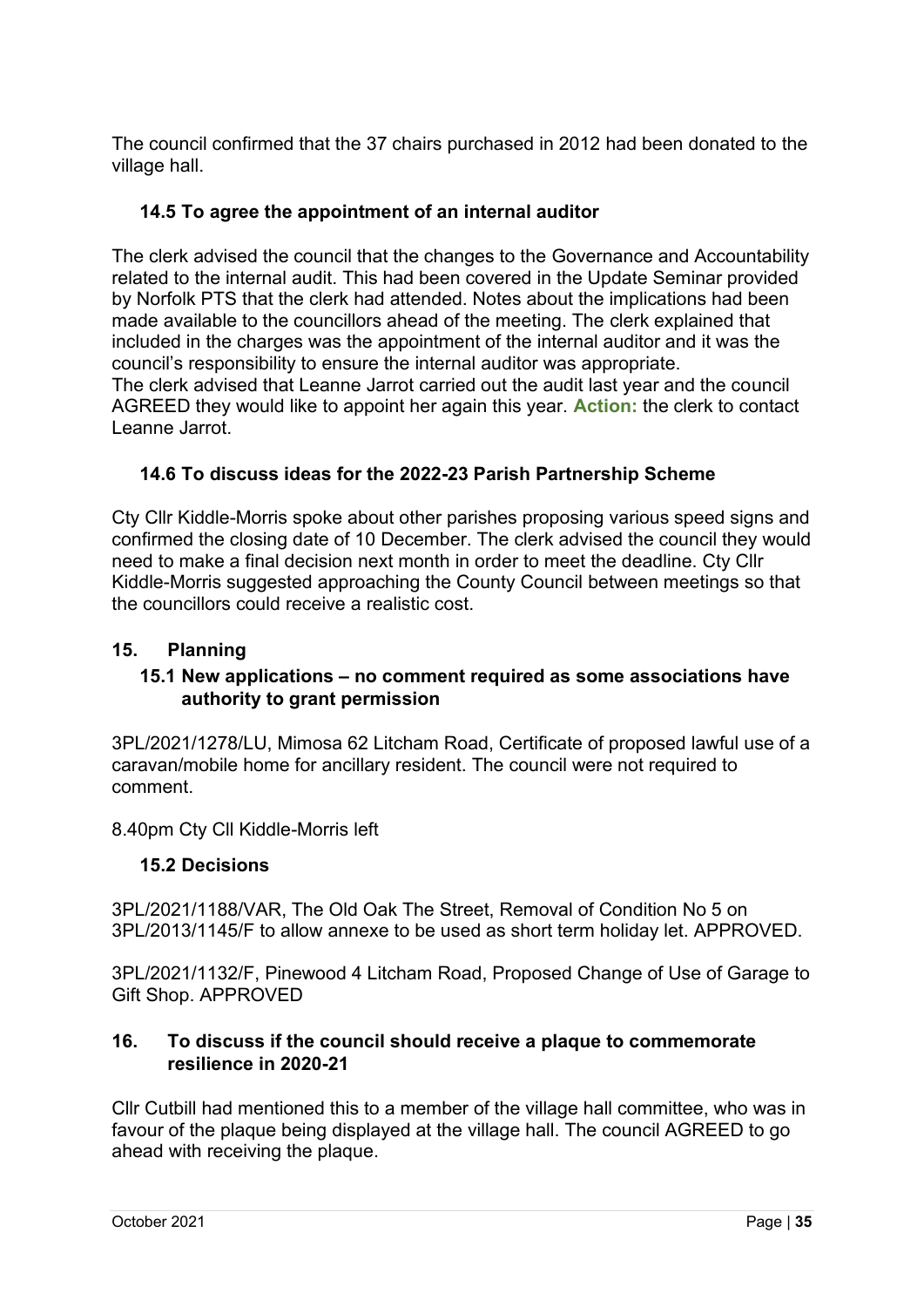# **17. To receive a report on the Update Seminar**

Cllr Cutbill advised she was unable to attend the seminar due to the fuel shortages. The clerk shared a report with the council ahead of the meeting. She informed the council the following subjects were covered, i) the importance of standing orders, ii) changes to governance and accountability (relating to Internal Audit) March 2021, iii) Norfolk Good Neighbour Scheme, iv) planning, v) restorative approaches.

#### **18. To receive SAM2 data**

The clerk thanked Cllrs Teague and Wheeler and Steve for stepping in to cover. Cllr Teague had provided a report which was available to councillors ahead of the meeting. A further report would be available soon as Mileham had kept the sign for a few extra weeks.

#### **19. Correspondence**

The correspondence was noted.

#### **20. To receive items for the next meeting agenda 9 November 2021**

An update on sale of school playing field

8.57pm the member of public left.

# **To pass a resolution (under the Public Admission to Meetings Act 1960) to exclude**

**members of the public and press for the following confidential items;**

#### **21. To agree clerk's additional hours work**.

The council APPROVED the additional hours worked by the clerk.

9pm Cllr Cutbill closed the meeting.